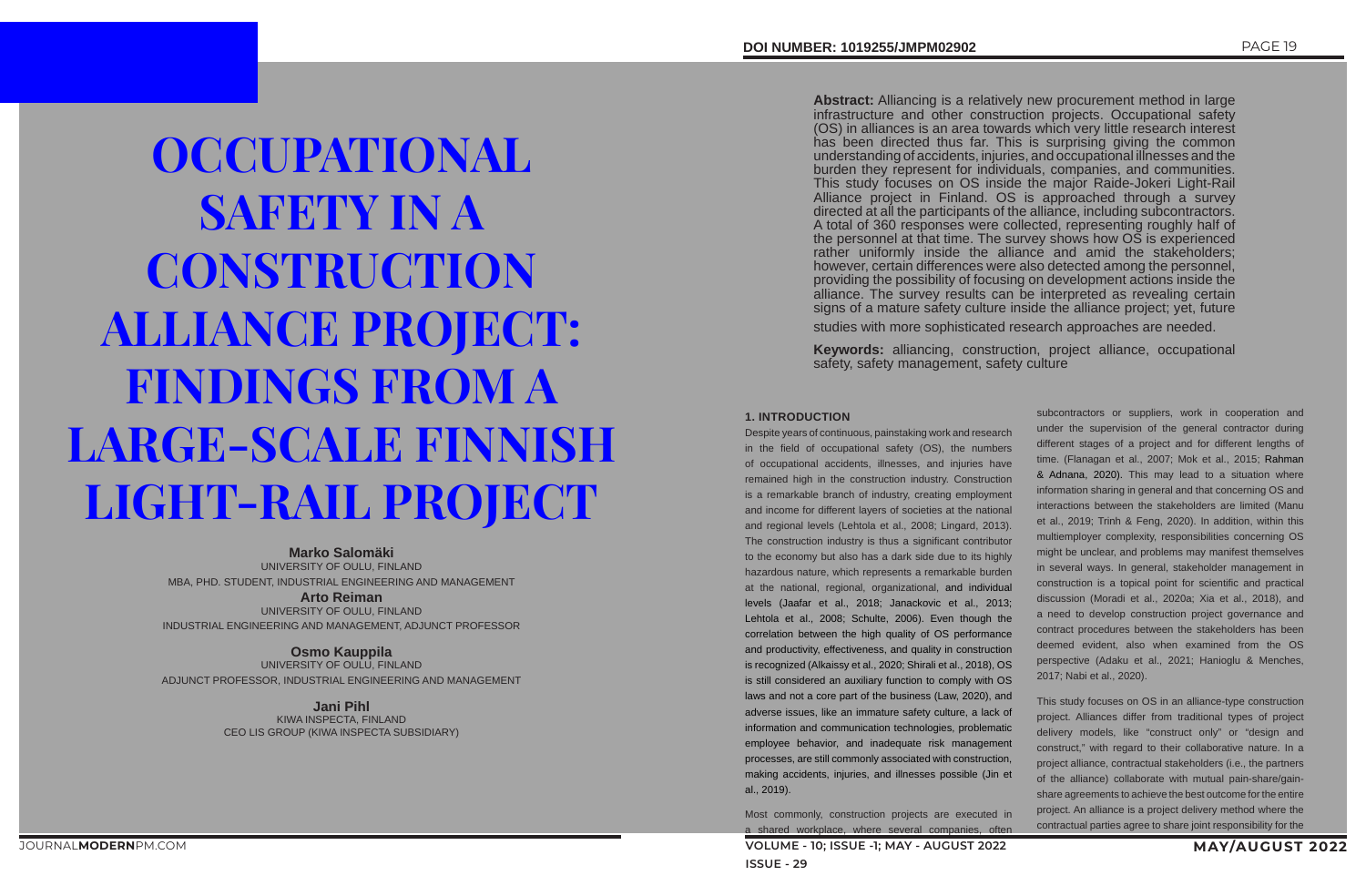design and construction of the project and form a joint organization to manage the project. In alliances, the parties share both the risks and the rewards and share information in close cooperation with each other (Lahdenperä, 2017; Lehto & Aaltonen, 2021; Love et al., 2010).

A project alliance consists of parties from both the owner and non-owner sides working together to achieve mutual benefits. Different authors have revealed the benefits of this collaborative project delivery arrangement (Lahdenperä, 2017; Love et al., 2010; Rahman & Adnana, 2020; Young et al., 2018). Yet, not all alliances are successful (Day, 1995; Lahdenperä, 2017).

However, as experiences of this mode of project delivery have increased, it has proven a successful method (Love et al., 2010). For an alliance to succeed, it is essential that collaboration with stakeholders, both owner and non-owner participants, is established and maintained and recognized as playing a significant role (Lahdenperä, 2017) and that the project managers have the required competencies to lead the project (Moradi et al., 2020b). Formal contracts, such as gain-share/pain-share ones are important success factors in alliances, but equally important are relationship-based elements, such as commitment, trust, communication, and cooperation, which all represent elements of a good organizational culture (Yeung et al., 2007). When examined from the OS perspective, the concept of safety culture comes close to the premises of organizational culture. Discussions concerning the definition of safety culture and its connections to organizational culture have been vibrant, yet have not resulted in any definite agreement (Edwards et al., 2013; Guldenmund, 2000). As discussed, for instance, by Choudhry et al. (2007b) and Edwards et al. (2013), safety culture can be seen as a result of the overarching organizational culture.

This study focuses on OS inside an ongoing major construction project conducted as an alliance project. In addition to highlighting how OS is perceived among the stakeholders, this survey portrays a view of the safety culture within the project. The project, *Raide-Jokeri*, is a large Finnish light-rail construction alliance project in the metropolitan area of Helsinki. In this study, OS is approached through a questionnaire aimed at all personnel working on the project at the end of 2020. This study aims to answer the following research questions:

- 1. How is OS perceived inside the alliance project by the different stakeholders involved?
- 2. How do the perceptions manifest themselves when considered from the different stakeholders' perspectives?

# **1.1 Safety Culture**

Managers' OS attitudes and behaviors are reflected in employees' OS performance. Safety perceptions can be interpreted from the safety culture perspective (Clarke, 1999). This chapter provides insights into existing knowledge on safety culture in general, as well as in construction, to facilitate discussion on the safety culture in the alliance project. The origins of the concept of safety culture date back to the Chernobyl Nuclear Power Plant accident in 1986 and the subsequent reports. Accordingly, "Safety culture is the product of individual and group values, attitudes, perceptions, competencies, and patterns of behavior that determine the commitment to, and the style and proficiency of, an organization's health and safety management" (International Atomic Energy Agency, 1986). Thus far, the discussion around the concept has strongly emphasized the importance of safety culture in accident analysis and investigations (Kjellen & Albrechtsen, 2017). The many definitions of safety culture commonly refer to the values, attitudes, norms, beliefs, practices, policies, and behaviors of personnel (Provonost & Sexton, 2005), and the basic assumption is that there is a connection between an organization's cultural traits and the level of safety (Antonsen, 2009).

Safety culture is commonly measured through questionnaires in practice, yet the utilization and analysis of these have also been criticized (Guldenmund, 2007; Provonost & Sexton, 2005). Questionnaires provide an analytical approach to a complex phenomenon, especially when aiming to describe current cultural manifestations, like various types of behavior and how these are perceived by existing groups (Guldenmund, 2010). Even though questionnaires can be considered a quick option for this purpose, they are also "dirty" in that they provide sets of factors and scores but not the underlying reasons for them. Thus, safety culture questionnaires and their result interpretations should be considered carefully with the organizational context in mind (Guldenmund, 2007). Further, the predictive value of surveys should be critically considered, and emphasis should be placed on asking the right questions in the right way (Antonsen, 2009).

Safety culture has been a topic of scientific discussion in many industries (e.g., Biggs et al., 2013; Morrow et al., 2014; Nævestad et al., 2018; Singer & Vogus, 2013; van Nunen et al., 2018), including construction (Choudhry et al., 2007a; Fang & Wu, 2013; Trinh & Feng, 2020). Common organizational characteristics, like good communication, organizational learning ability, senior management's

commitment to safety, and a working environment that rewards the identification of safety issues, have been identified as essential elements of a good safety culture (Lopez de Castro et al., 2013). In construction, a good safety culture has been seen as an important element when developing OS performance (Fang & Wu, 2013; Minh et al., 2018), but challenges are also recognized. Zou (2011) describes the path towards a good safety culture as a long and painstaking road, where the journey is more important than the end destination.

# **2. METHODOLOGY**

# **2.1 Study Context**

This study focuses on a large-scale alliance project in Finland. The project is called *Raide-Jokeri* and is Finland's largest light-rail construction project. The project extends for 25 kilometers through the Helsinki Metropolitan area, and it will replace the old, ineffective, and less environmentally sustainable trunk bus line that serves 40 000 passengers daily. The total cost of the *Raide-Jokeri* project were estimated to be €386M at the beginning of the project, but now the estimations have grown to €550M due to the increase in the size of the project, with a lightrail maintenance depot, a new bus depot, and numerous smaller adjoining projects. The construction work started in 2019 and will last until 2024.The *Raide-Jokeri* project owners are the cities of Helsinki and Espoo. Based on a tender phase, the key stakeholders of the alliance consortium were chosen. The alliance consortium includes three large-scale engineering companies as the designers, while the contractor work is completed by a consortium between two international construction companies. In addition, the rail operator belongs to the key stakeholders of the alliance consortium, and various subcontractors are

included as part of the project. In 2021, when this study was conducted, over 200 subcontractor companies had already participated in the project.

The *Raide-Jokeri* project is divided into six sectors, of which five are devoted to track sectors and the sixth one is the light-rail depot construction site. The project personnel are divided into these six track sectors, all working under their own sector management. In addition, three units for special work tasks (electricity, special constructs, and track builders) and a Big Room for the alliance coordination and management have been established.

A light-rail track is being built in densely built-up areas, which means that constant vigilance needs to be upheld due to the large amount of both pedestrian and vehicle traffic as well as previously built infrastructure. A persistent challenge is to ensure the uninterrupted flow of water, gas, electricity, and heat, with the latter being especially important in wintertime. In addition, the line is in direct contact with over 100 nursing homes and 100 schools. *Raide-Jokeri* operates in the jurisdiction of two police and two fire and rescue precincts. Considering the multistakeholder environment with different organizational layers and various subcontractors and the total size of the construction site that spreads across the metropolitan area, this project can be considered as having largescale complexity. As raised in the literature (e.g., Bosh-Rekveldt et al., 2011; Minh et al., 2018), such a complex construction project induces significant challenges not only for the project management but also for OS. To deepen the understanding of the complexity of OS management and its continuously developing nature in the *Raide-Jokeri* alliance project, the OS actions and measures introduced and utilized in the project are summarized in Table 1.

# TABLE 1. OS MANAGEMENT ACTIONS DURING THE RAIDE-JOKERI PROJECT

| Year | OS management action introduced                                                                       |
|------|-------------------------------------------------------------------------------------------------------|
| 2019 | Weekly toolbox talks on every production block for all field workers                                  |
|      | Training for all supervisors who give the toolbox talks                                               |
|      | Weekly safety info in an alliance internal newsletter                                                 |
|      | Monthly safety walks by the OS manager and block managers (including special technical managers for   |
|      | electric, rail, and engineering structure construction)                                               |
|      | Implementation of safety observation software for basic OS reports                                    |
|      | Organization of weekly on-site safety inspections (MVR) for all blocks                                |
|      | Training for all personnel who carry out MVR inspections                                              |
|      | Top management safety walks                                                                           |
| 2020 | Coordinated work groups for government cooperation between alliance members; police, fire, and rescue |
|      | services; and the military                                                                            |
|      | Implementation of systematic accident and near miss investigation protocol                            |
|      | Training for all personnel who carry out MVR inspections                                              |
|      | Safety training for supervisors who are responsible for accident investigations                       |
|      | Work team isolation program against Covid-19                                                          |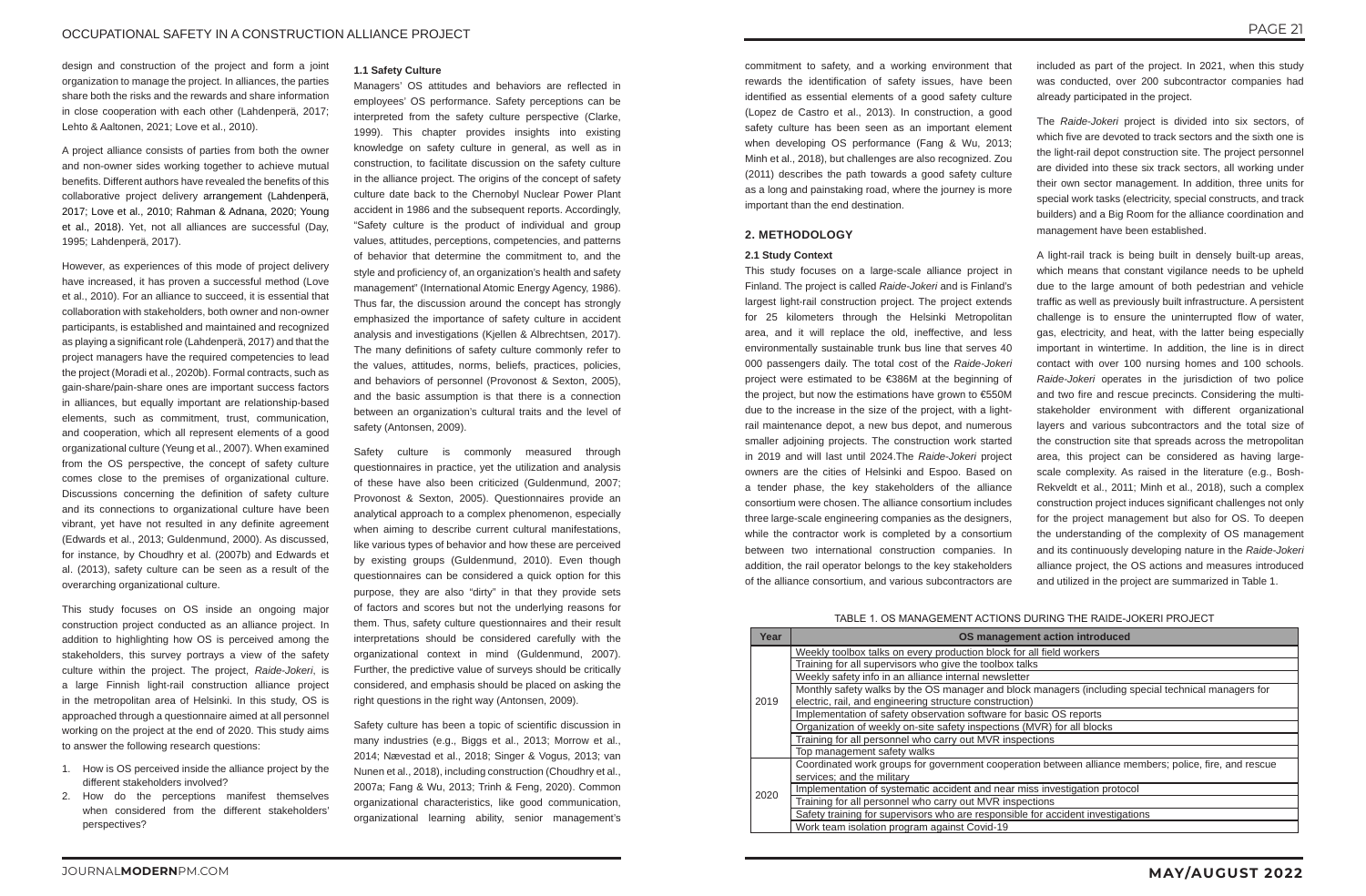# OCCUPATIONAL SAFETY IN A CONSTRUCTION ALLIANCE PROJECT

When considered from the accident statistics perspective, the OS performance in the *Raide-Jokeri* project can be interpreted as being good. For instance, the accident frequency (occupational accidents/million working hours [AFR]) was 11.0 in 2020, whereas, as a comparison, in the construction industry, the AFR was 17.8. (Confederation of Finnish Construction Industries, 2021). Despite a rather good OS performance in terms of its AFR when compared to others, there are indicators, like the number of safety observations per employee, that can be interpreted as signs of an immature safety culture inside the project. For instance, approximately 90% of all near miss reports are completed by 20% of the personnel. This indicates that not all the personnel at all organizational levels are committed to the common cultural values of the project.

# **2.2 Data Collection**

This study was executed through a survey using a structured safety culture questionnaire. Surveys, like the one used in this study, can be considered as a systematic way to collect information from a sample of a target population to construct quantitative descriptors of the group's different attributes (Groves et al., 2011). The questionnaire, originally designed by experienced OS professionals, was introduced for commercial use in 2019, and since then it has been used in 12 countries with over 25 500 individual respondents. The questionnaire has reached its current form through a continuous development process, where customers have provided feedback and constructive development ideas. Now, the questionnaire can only be modified with minor customer-specific changes, and consequently, the results are somewhat comparable between companies.

The questionnaire includes six categories (CAT I–VI), of which I) organizational culture, II) leadership, III) safety systems, IV) personal involvement, and V) opinions and attitudes are targeted at all the respondents, whilst the last one, VI) questions for supervisors, is meant for those with managerial duties. As an example of CAT I: organizational culture, the following definition is given to the respondents: *"Organizational culture – this category focuses on organizational objectives, internal communication, and management's investment in a safety culture. These factors create the basis for safety work and attitudes towards the occupational safety culture."*

Each category includes five questions, and the response options cover a range of different aspects varying from poor (1) to excellent (4). As an example, a question from CAT IV is as follows: *Are you committed to changing your behavior or working habits if there is a safer option* 

*available*? For this question, the respondent is given four response options: *1) I work as I please; 2) I can change the way I work if everybody else does so as well and our supervisor makes sure it is done; 3) I can change my working methods to safer ones once I see the benefits. I do not need to be supervised; and 4) I can easily adapt to new ways of working. I can even develop better ways to work whenever I see a hazard. I am willing to share lessons thus learned with others.*

As background questions, the respondents were asked to fill in their age, work experience in the field of construction, the sector they worked in, and their position in terms of the project. In addition, the respondents were asked to fill in their organizational level and whether they were working for an alliance partner or a subcontractor and specify whether they had subordinates in order to define whether they held a foreman's position.

The questionnaire was conducted at the end of 2020. As the workforce was mainly domestic at that time, the questionnaire was only distributed in Finnish. The questionnaire was mostly answered electronically; however, 50 respondents used a printed sheet. This was due to their reluctance to use mobile applications or computers, and the latter method was the supervisors' suggestion for overcoming this. No apparent differences in replies were detected when the handwritten and electronic answers were compared.

Altogether, 360 individuals responded to the questionnaire. This is roughly half of the alliance project personnel at that time. The respondents were divided quite equally between alliance members (192; 53%) and non-alliance participants (i.e., the subcontractors) (168; 47%). This represents the actual personnel situation at the site very well. The age distribution was an equally realistic representation of the whole *Raide-Jokeri* population, with a clear majority (195; 54%) of participants in the 30–50-year-old age category and the rest under 30 (87; 24%) or over 50 years old (77; 21%). Concerning the respondents' positions in the project, two thirds (237; 66%) of the respondents were workers, whilst 80 (22%) held a site supervisor position and 8 (2%) a senior management position. The rest (35; 10%) of the respondents were in support staff, planning, and middle management positions (later labeled as "designers"). Work experience in the construction field was divided rather equally between five categories, with 46 (12%) having worked for less than one year, 92 (26%) with 1–5 years of experience, 65 (18%) with 6–10 years of experience, 87 (24%) with 11–20 years of experience, and 70 (19%) with

over 20 years of experience in the field of construction.

### **2.3 Data Analysis**

Average values were calculated for the six categories (CAT I–VI, Table 2). To examine OS perceptions among the personnel, these results were descriptively analyzed concerning the respondents' 1) position, 2) age, 3) experience, and 4) their employers' role in the alliance project. For the between-groups comparisons, the Kruskal-Wallis (K-W) test was used due to its suitability for both the right-skewed data of the values for the categories and for the ordinal nature of the individual questions. The test results are reported in the following format: [K-W, number of respondents per group, H(degrees of freedom), p-value]. As the survey did not force the respondents to answer every question, the number of respondents varied very slightly between the analyses due to single missing responses. To highlight different levels of statistical significance, \*, \*\*, and \*\*\* are used to denote significance levels of  $p < 0.1$ ,  $p <$ 0.05, and p < 0.01, respectively. CAT VI was excluded from the between-groups analysis as the respondents in that CAT were mostly senior staff from the alliance consortium, rendering the comparisons meaningless. Altogether, 110

respondents answered the questions in CAT VI. However, only 84 of those formally worked in a position where they had supervision duties. This was because the items were open for all the participants to answer, regardless of their answers to the question on whether they had subordinates. For this reason, all the answers in this category from workers were discarded from the analysis.

# **3. RESULTS**

This study showed signs of fairly good OS inside the alliance project, with an average score of around 3 or more for each of the 6 categories (Table 2). From the alliance management point of view, these findings could be interpreted as encouraging, as they showed that the leadership seemed to be somewhat consistent among the project personnel, from the core alliance members to the subcontractors, and that the safety systems utilized in the project were mutually understood and accepted, although there was room for improvement at all levels of the organization. Some interesting differences were identified among the respondents, as can be seen from Table 2, where the means for the different categories are shown concerning different variables from the respondent group.

# TABLE 2. AVERAGE SURVEY VALUES FOR THE SIX CATEGORIES AND FOUR DIFFERENT VARIABLES

|                                                                                                                                                     | <b>CAT I:</b><br>Organizational<br>culture | <b>CAT II:</b><br>Leadership | <b>CAT III:</b><br><b>Safety</b><br>systems | <b>CAT IV:</b><br><b>Personal</b><br>involvement | <b>CAT V:</b><br><b>Opinions</b><br>and attitudes | <b>CAT VI: Questions</b><br>for supervisors* |  |  |
|-----------------------------------------------------------------------------------------------------------------------------------------------------|--------------------------------------------|------------------------------|---------------------------------------------|--------------------------------------------------|---------------------------------------------------|----------------------------------------------|--|--|
| <b>Position</b>                                                                                                                                     |                                            |                              |                                             |                                                  |                                                   |                                              |  |  |
| Workers                                                                                                                                             | 3.24                                       | 3.18                         | 2.99                                        | 2.99                                             | 3.15                                              | 3.09                                         |  |  |
| Supervisors                                                                                                                                         | 3.34                                       | 3.21                         | 3.06                                        | 3.12                                             | 3.29                                              | 3.29                                         |  |  |
| Designers                                                                                                                                           | 3.25                                       | 3.15                         | 3.00                                        | 3.27                                             | 3.55                                              | 3.51                                         |  |  |
| Senior management                                                                                                                                   | 3.60                                       | 3.30                         | 3.15                                        | 3.43                                             | 3.53                                              | 3.48                                         |  |  |
| Age (years)                                                                                                                                         |                                            |                              |                                             |                                                  |                                                   |                                              |  |  |
| < 30                                                                                                                                                | 3.19                                       | 3.09                         | 2.92                                        | 2.81                                             | 3.11                                              | 3.15                                         |  |  |
| $30 - 50$                                                                                                                                           | 3.27                                       | 3.20                         | 3.01                                        | 3.07                                             | 3.23                                              | 3.25                                         |  |  |
| > 50                                                                                                                                                | 3.34                                       | 3.27                         | 3.12                                        | 3.28                                             | 3.36                                              | 3.60                                         |  |  |
| <b>Experience (years)</b>                                                                                                                           |                                            |                              |                                             |                                                  |                                                   |                                              |  |  |
| $\leq 1$                                                                                                                                            | 3.37                                       | 3.21                         | 3.00                                        | 2.94                                             | 3.25                                              | 3.32                                         |  |  |
| $1 - 5$                                                                                                                                             | 3.15                                       | 3.12                         | 2.93                                        | 3.01                                             | 3.16                                              | 3.21                                         |  |  |
| $6 - 10$                                                                                                                                            | 3.25                                       | 3.26                         | 2.99                                        | 2.93                                             | 3.21                                              | 3.19                                         |  |  |
| $11 - 20$                                                                                                                                           | 3.22                                       | 3.09                         | 2.94                                        | 3.03                                             | 3.16                                              | 3.17                                         |  |  |
| $> 20$                                                                                                                                              | 3.44                                       | 3.33                         | 3.24                                        | 3.33                                             | 3.41                                              | 3.50                                         |  |  |
| <b>Role in the alliance</b>                                                                                                                         |                                            |                              |                                             |                                                  |                                                   |                                              |  |  |
| Alliance member                                                                                                                                     | 3.26                                       | 3.14                         | 2.99                                        | 3.11                                             | 3.28                                              | 3.30                                         |  |  |
| Subcontractor                                                                                                                                       | 3.28                                       | 3.25                         | 3.03                                        | 2.99                                             | 3.17                                              | 3.19                                         |  |  |
| * The questions in CAT VI were only aimed at those in supervisor positions (n = 84) as opposed to the total number of<br>respondents ( $n = 360$ ). |                                            |                              |                                             |                                                  |                                                   |                                              |  |  |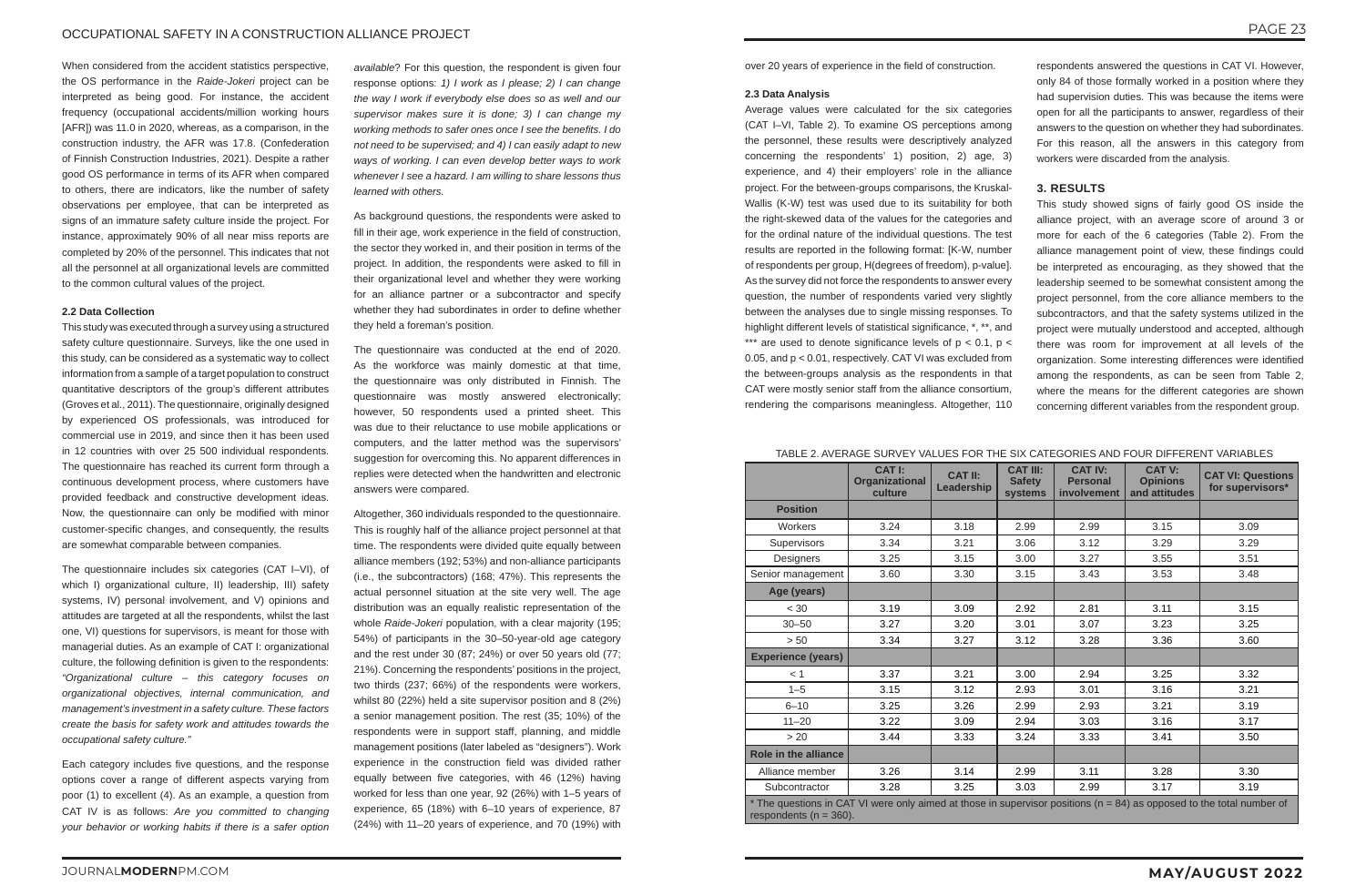In regard to the respondents' positions, the highest agreement across all the categories was found for CAT II (leadership), where the averages varied only slightly from 3.15 (designers) to 3.30 (senior management). Similarly, concerning CAT III (safety systems), the variation in the average values was modest, ranging from 2.99 (workers) to 3.15 (senior management). In the organizational culture category (CAT I), the averages were in general quite high, but the high average value for senior management (3.60) stands out from the others. Statistical comparisons between the different personnel groups indicated significant differences [K-W, n(workers) = 237, n(supervisors) = 80,  $n$ (designers) = 35,  $n$ (senior management) = 8, H(3) = 13.49,  $p = 0.004***$ ] for question (Q) 16 "Are you committed to safety reporting?"  $[H(3) = 13.50, p = 0.004***]$ ; Q19 "Are you committed to changing your behavior or work methods if there is a safer option?"  $[H(3) = 7.8, p = 0.05$ \*]; and Q20 "Have you changed your personal safety habits at home?"  $[H(3) = 14.41, p = 0.002***]$ . All these questions belonged to CAT IV (personal involvement), with the workers' responses having the lowest values.

Concerning respondents' age as a variable, the variation within the categories was rather modest, with the respondents aged below 30 years old found to be, in general, the most critical. Multiple statistically significant differences were identified when the respondents' age was used as a variable. For CAT III (safety systems), the difference was rather small  $[K-W, n(< 30) = 87, n(30–50)$  $= 196$ ,  $n(> 50) = 77$ ,  $H(2) = 4.9$ ,  $p = 0.086$ <sup>\*</sup> and can be pinpointed to differences in responses to Q11 "Are you receiving frequent and interesting safety training?" [K-W,  $H(2) = 5.97$ ,  $p = 0.051*$ ] and Q12 "Is there a clear plan for your team's development of a safe work environment?" [K-W,  $H(2) = 6.66$ ,  $p = 0.036**$ ].

For both CAT IV (personal actions) [K-W,  $n( $30$ ) = 87$ ,

 $n(30–50) = 196$ ,  $n(> 50) = 77$ ,  $H(2) = 30.76$ ,  $p < 0.001***$ and CAT V (opinions and atmosphere)  $[K-W, n(< 30) = 87$ ,  $n(30–50) = 196$ ,  $n(> 50) = 77$ ,  $H(2) = 10.44$ ,  $p = 0.005***$ ] the difference was greater. In CAT IV (personal actions), statistically significant differences were found across all the questions [K-W]: Q16 "Are you committed to safety reporting?"  $[H(2) = 14.38, p = 0.001***]$ ; Q17 "Are you committed to good housekeeping?"  $[H(2) = 10.57, p =$ 0.005\*\*\*]; Q18 "How would you react if someone were to stop you performing unsafe work?"  $[H(2) = 11.51, p]$  $= 0.003***$ ; Q19 "Are you committed to changing your behavior or work methods if there is a safer option?"  $[H(2) = 9.42, p = 0.009***]$ ; and Q20 "Have you changed your personal safety habits at home?" [H(2) = 34.45, p < 0.001\*\*\*]. For every question, the older the response group, the higher the average response. The same pattern was found in CAT V (opinions and atmosphere) and was statistically significant for all the questions except for Q24 "Do you have a reactive, 'fire-fighting' culture?" [K-W; Q21 "Do you believe in the concept of zero harm?"  $[H(2) = 8.9,$  $p = 0.012**$ ; Q22 "Would you ever hide safety incidents?"  $[H(2) = 5.64, p = 0.060<sup>*</sup>];$  Q23 "How easy is it to talk about safety within your team?"  $[H(2) = 5.51, p = 0.064$ <sup>\*</sup>]; and Q25 "Are you committed to safety or forced to consider it?"  $[H(2) = 8.54, p = 0.014**]$ .

Statistical differences between the personnel groups were also detected concerning CAT V (opinions and atmosphere)  $[K-W, n(workers) = 236, n(supervisors) = 80, n(designers) =$ 35, n(senior management) = 8, H(3) =  $18.98$ , p <  $0.001***$ 1. The differences related to Q21 "Do you believe in the concept of zero harm?"  $[H(3) = 23.28, p < 0.001***]$ ; Q22 "Would you ever hide safety incidents?"  $[H(3) = 16.04, p =$ 0.001\*\*\*]; and Q25 "Are you committed to safety or forced to consider it?"  $[H(3) = 15.81, p = 0.001***]$ . In all these questions, the workers' responses were lower than the others. For Q21 and Q22, senior management provided the highest averages; however, for Q25, the highest averages were given by the designers and the supervisors.

 $n$ (alliance member) = 192 and  $n$ (subcontractors) = 168),  $H(1) = 4.92$ ,  $p = 0.026**$ ]. Upon the closer inspection of the individual questions in this category, statistically significant differences were detected for Q6 "Are the leaders active safety role models?"  $[H(1) = 4.92, p = 0.063$ <sup>\*</sup>]; Q8 "Do the leaders give positive feedback and constructive criticism related to safety?"  $[H(1) = 3.89, p = 0.049**]$ ; and Q10 "Are the leaders actively developing the safety culture?"  $[H(1) =$ 4.29, p = 0.038\*\*]. In all these three questions, respondents representing subcontractors responded more positively compared to alliance consortium members.

A similar pattern could be observed when comparing groups with different work experience in construction. Statistically significant differences were found across all the categories [CAT I: K-W,  $n($ < 1) = 46,  $n(1-5)$  = 92,  $n(6-10)$  = 65,  $n(11-$ 20) = 87,  $n(> 20)$  = 70,  $H(4)$  = 13.18,  $p = 0.010^{**}$ ; CAT II: K-W,  $H(4) = 9.14$ ,  $p = 0.058$ <sup>\*</sup>; CAT III: K-W,  $H(4) = 12.12$ , p  $= 0.015$ \*\*; CAT IV: K-W, H(4) = 25.3, p < 0.001\*\*\*; CAT V: K-W,  $H(4) = 12.22$ ,  $p = 0.016**$ ]. The "over 20 years of work experience" group stands out across all the categories with its higher response means.

When the employer's role (alliance member or subcontractor) was used as a variable, the variation changed between the groups and across the different categories. Interestingly, those participants representing subcontractors answered more positively in CAT I, II, and III. This could be interpreted that they in general feel that the organizational culture inside the alliance seems justified, with formal safety systems and established leadership practices in use. However, the subcontractors might consider themselves as being in a position where they have relatively little power to influence the work through their personal involvement and by expressing their opinions and attitudes. The only statistically significant difference was found for CAT II (leadership) [K-W,

# **3.1 OS from the Foreman Perspective**

The questions in CAT VI were meant for those in foreman positions. Nine out of ten of the supervisors (76; 90%) expressed that they received the necessary support from their own superiors. Most of the supervisors (67; 80%) stated that they would not ignore breaches in safety protocols and would likely take action to improve OS. However, 11 respondents (13%) answered that they would only interfere if it was something serious, and 6 respondents (7%) felt that there was no chance of them interfering in every negative incident. The safety organization was found to be supportive or very supportive by 68 (81%) respondents, whilst 13 (16%) felt that the support concentrated on rules and regulations, and 3 felt that they did not get enough support. Of the respondents, 71 (85%) felt motivated or highly motivated in terms of improving OS in the workplace, whilst 9 (11%) expressed that they felt motivated but found it hard to find time to fulfill all the requirements, and 4 of the respondents experienced that OS was mostly implemented because it had to be and felt that production was their primary duty. A vast majority of the respondents (80; 95%) representing supervisors or management considered that in the OS management context they treat subcontractors in the same way as they treat alliance consortium members. Finally, 71 (85%) respondents found the safety requirements and procedures clear in this alliance project, while only 2 felt they were unclear and reactive.

# **4. DISCUSSION**

This survey study provided new empirical insights into a scarcely studied area on OS inside a large-scale construction project that is executed as an alliance project. In alliance projects, the gains and pains are shared between the consortium stakeholders. Thus, the premises of an alliance project differ significantly from those of traditional project-based construction projects, where different risks are allocated to the stakeholders that are believed to be in the best position to manage them. This study describes an

alliance project where OS practices and processes have been developed rather successfully, with good responses in general to the questionnaire, but on the other hand, the survey reveals important aspects to pay attention to when considering development actions.

Despite being based on a survey, the findings of this study can be interpreted from the safety culture perspective. Safety culture is not a stable state, but instead a multidimensional construct. Thus, different cultures can be positioned at various positions, making the evaluation of the safety culture complex (Guldenmund, 2010). This is especially crucial to understanding the construction context as construction sites are naturally and continuously developing working environments, where various actors are involved for longer or shorter periods of time during the project's lifecycle (Flanagan et al., 2007). Although questionnaires should be interpreted with extra caution due to their weaknesses (Guldenmund, 2007), this survey still showed how the respondents representing the subcontractors and personnel from alliance member companies answered in a rather similar fashion, with those representing subcontractors expressing a little more positivity (CAT I–III). Only in CAT III on leadership was the difference statistically significant, emphasizing subcontractors' satisfaction with the leadership in terms of practical OS issues. From the sparsely studied OS in alliances perspective, this is interesting and at least somewhat in contradiction with previous studies as, for instance, Biggs et al. (2013) and Chen and Jin (2015) emphasized the role of subcontractors and their often inadequate management practices and processes as being among the major barriers to safety culture improvement in construction.

Organizational culture, as one of the six categories in the survey, was generally experienced in a positive manner with average values well above 3 on a scale of 1 to 4. The questions within that category focused on management commitment to OS, target setting, OS communication, and a sense of balance between OS and production in this context. The answers were quite evenly distributed when the respondents' position, age, and employer's role in the alliance project were used as variables. Statistically significant differences were detected only when the respondents' work experience was used as a variable. In general, those with only a little experience and those with a long history in the field of construction evaluated the organizational culture more positively than the rest. In addition to their work experience, the respondents' age was a variable that showed statistically significant differences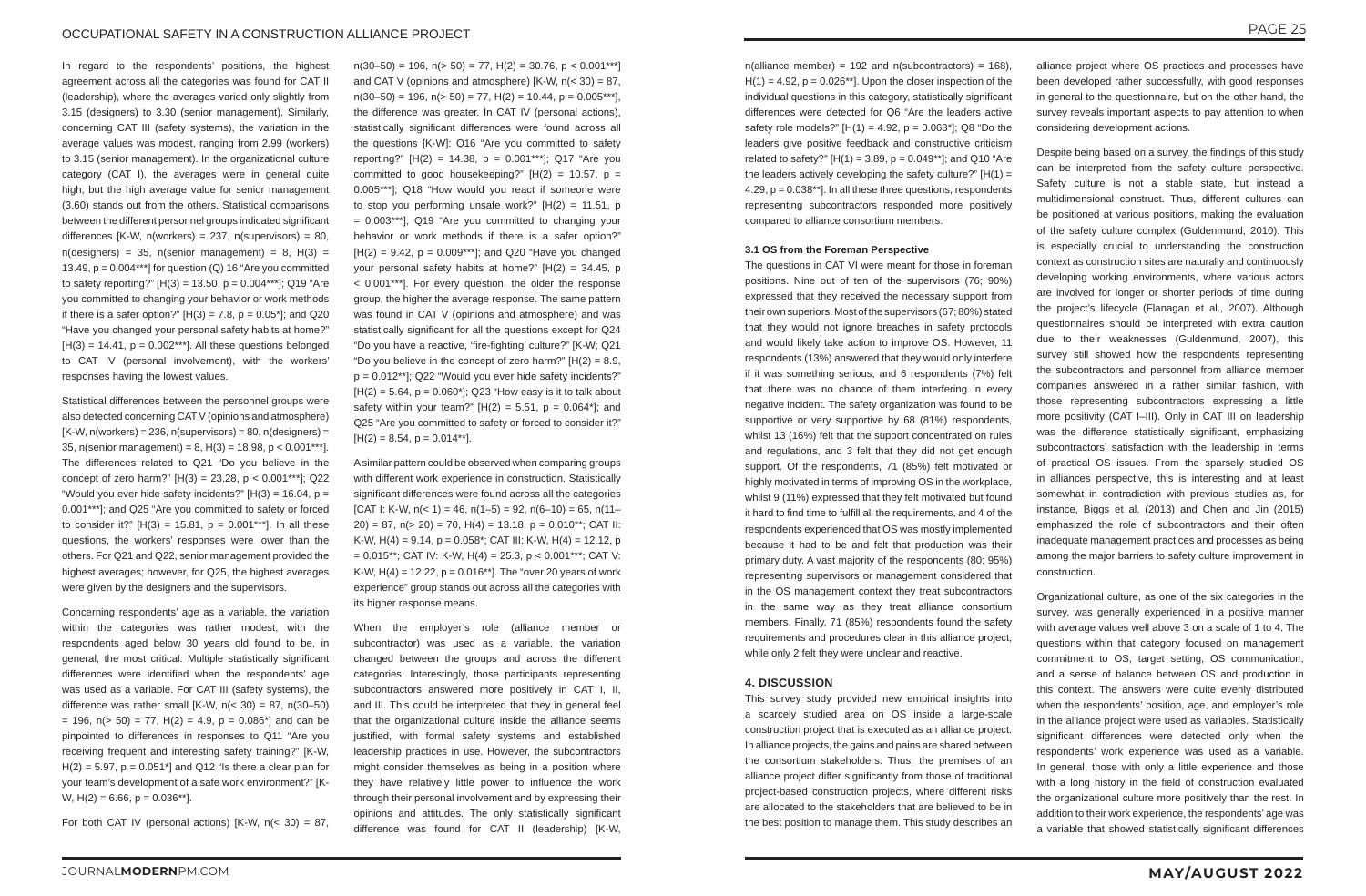# OCCUPATIONAL SAFETY IN A CONSTRUCTION ALLIANCE PROJECT

concerning categories III, IV, and V. In general, when the average values of the categories were compared between different age groups, it was observed that in the sample the average response rises along with age without exception. This parallels well with earlier literature (e.g., Idrees et al., 2017; Sawacha et al., 1999), which has observed that the older a construction employee is, the more aware he/she is of OS requirements.

The survey section for those in a formal supervisor position revealed some important aspects that should be considered from the foreman competencies perspective. Although the supervisors in general seemed satisfied with the OS practices and processes inside the alliance project, there were also some indications of potential obstacles to good OS and stakeholders' commitment to it. Naturally, these obstacles should be dealt with during the project, but they should also be considered as lessons learned to facilitate good management in future alliance projects (Paver & Duffield, 2019). As shown in the previous OS research literature (Biggs et al., 2013; Stajkovic & Luthans, 2003; Zou, 2011), the strongest obstacles to safety culture relate to leadership and management commitment and conflicting messages when their words and actions do not correspond. Some indications of such obstacles could be interpreted from the findings of this study as there were, for instance, some supervisors who considered it challenging to act under the simultaneous pressures resulting from OS and production demands.

# **4.1 Future Studies**

This study provides important new insight into a sparsely studied area (i.e., OS in an alliance project). In the future, this study could be utilized as a basis for others where the development of a safety culture inside an alliance project is examined. The long span of the project from 2019 to 2024 will enable such study settings. As a topic for future research, we propose focusing on the six construction area sectors and the three other units inside this alliance to examine whether there is any variation in OS and safety culture inside the alliance at the unit/sector level. As emphasized by Provonost and Sexton (2005), such an examination that includes the unit level could provide additional and valuable insights into safety culture.

When unit-level examinations or before-after setups are considered, a mixed-methods study approach (see Shorten & Smith, 2017) with more sophisticated data collection and analysis methods should be considered. A mixedmethods study could include a follow-up survey based on the same questionnaire and the findings (i.e., possible

changes in the safety culture could be interpreted through qualitative interviews, field observations, and project document analyses; see Haukelid, 2008). Without explicit context analysis, such a study setting is difficult to arrange in this constantly evolving construction environment involving multiple organizations. This study provides a base for context definition. From the OS perspective, however, the following development actions that have been initiated during 2021 (i.e., after the survey reported in this article) should be acknowledged when the context is analyzed: 1) common OS goals set for all personnel, 2) accident investigation training for supervisors, 3) positive feedback training for supervisors, 4) toolbox talk training for supervisors, 5) safety walks at the site by OS professionals, 6) monthly OS visits to the site by senior management, and 7) the launch of general safety awareness campaigns. In addition, as a major contributor to the Covid-19 situation, the extensive Covid-19-preparedness program launched in 2021 should be acknowledged.

# **4.2 Limitations**

The notions of Guldenmund (2007) on the challenges of using questionnaires in exploring OS and safety culture should be acknowledged when considering the limitations of this study. Indeed, without careful context description, the results may end up being rather vague. For that purpose, a context definition is provided with an adequate description of the project.

This survey was conducted during the Covid-19 epidemic, which also hit the project hard. The survey was planned to be conducted during employees' weekly toolbox talk sessions, but two local outbreaks of the infection in Southern Finland made it impossible as all such sessions were cancelled. This likely affected the number of respondents as answering the questionnaire was left up to the individual employees without supervisor coordination. This might, therefore, have also affected the results, as the respondents did not experience pressure to answer the questionnaire.

The survey utilized in this study was developed for practitioner purposes, and prior to the study, it had been used in 12 countries with 25 500 individual responses in total. In future research, scientific methods could be involved in the further development of the instrument. It is possible that some respondents answered more from the perspective of their actual employer than the alliance project, even though the respondents were given instructions to answer on behalf of the alliance project. In addition, based on the feedback collected from the survey, some individual

respondents found some of the questions too long and complicated to understand. This is probably because the average construction worker is not highly educated and does not work with literate affairs daily. Yet, this was not deemed a major problem as the number of longer worded questions was quite modest. However, for future study purposes, some questions should be presented with better and more practice-oriented explanations.

# **5 CONCLUSIONS**

Construction alliance projects provide, based on the idea of pain-share/gain-share, a novel area to study whether such a collaborative arrangement also covers OS at the site. In this study, the focus was a large-scale Finnish construction project, *Raide-Jokeri*, with the idea of examining the OS perceptions at the site from different perspectives. A questionnaire was utilized for this purpose. More specifically, this study sought to observe how OS was perceived within the project and by the different parties in the alliance, namely the alliance members and the subcontractors and different personnel groups. The analyses showed generally good OS in the project but also revealed certain areas for development. Interestingly, the development topics were raised by all project personnel and were not seen as issues only relevant to the two parties of the alliance project: the alliance members and the subcontractors. This could be interpreted as a success factor for the alliance management.

From the alliance OS management perspective, certain signs of a common safety culture could be interpreted from the findings, as the generally good level of OS perceptions has spread to all the project stakeholders, regardless of their formal role in the project. The questionnaire did, however, also reveal certain areas where development actions should be focused. For instance, it was observed that the average responses rose with age without exception. In addition, those with limited work experience and those with a long history in the construction business answered more positively. Hence, when considering development actions, the large population in between (i.e., the middleaged and those with an average length of experience in the field) should be considered with extra caution.

# **REFERENCES**

Adaku, E., Ankrah, N.I., & Ndekugri, I.E. (2021). Design for occupational safety and health: A theoretical framework for organisational capability. *Safety Science*, 133. https://doi. org/10.1016/j.ssci.2020.105005

Alkaissy, M., Arashpour, M., Ashuri, B., Bai, Y., & Hosseini, R. (2020). Safety management in construction: 20

- years of risk modeling. *Safety Science*, 129. https://doi. org/10.1016/j.ssci.2020.104805
- Antonsen, S. (2009). Safety culture assessment: A mission impossible. *Journal of Contingencies and Crisis Management*, *17*(4), 242–254. https://doi.org/10.1111/ j.1468-5973.2009.00585.x
- Biggs, S.E., Banks, T.D., Davey, J.D., & Freeman, J.E. (2013). Safety leaders' perceptions of safety culture in a large Australasian construction organization. *Safety Science*, *52*, 3–12. https://doi.org/10.1016/j.ssci.2012.04.012
- Bosh-Rekveldt, M., Jongkind, H., Mooi, H., Bakker, H., & Verbraeek, A. (2011). Grasping project complexity in large engineering projects: The TOE (technical, organizational and environmental) framework. *International Journal of Project Management*, *29*(6), 728–739. https://doi. org/10.1016/j.ijproman.2010.07.008
- Chen, Q., & Jin, R. (2015). A comparison of subgroup construction workers' perceptions of a safety program. *Safety Science*, *74*, 15–26. https://doi.org/10.1016/j. ssci.2014.11.021
- Choudhry, R.M., Fang, D., & Mohamed, S. (2007a). Developing a model of construction safety culture. *Journal of Management and Engineering*, *23*(4), 207–212. https:// doi.org/10.1061/(ASCE)0742-597X(2007)23:4(207)
- Choudhry, R.M., Fang, D., & Mohamed, S. (2007b). The nature of safety culture: A survey of the state-ofthe-art. *Safety Science*, *45*(10), 993–1012. https://doi. org/10.1016/j.ssci.2006.09.003
- Clarke, S. (1999). Perceptions of organizational safety: Implications for the development of safety culture. *Journal of Organizational Behavior*, *20*(2), 185–198. https://doi. org/10.1002/(SICI)1099-1379(199903)20:2%3C185::AID-JOB892%3E3.0.CO;2-C
- Confederation of Finnish Construction Industries. (2021). Tapaturmakyselyt ja tulokset [Results of work-related accidents survey]. https://www.rakennusteollisuus.fi/ Tietoa-alasta/Tyoturvallisuus/Tyoturvallisuuskysely-jatulokset/
- Day, G.S. (1995). Advantageous alliances. *Journal of the Academy of Marketing Science*, *23*(4), 297–300. https:// doi.org/10.1177/009207039502300409
- Dul, J., & Neumann, P.W. (2009). Ergonomics contributions to company strategies. *Applied Ergonomics*, *40*(8), 745– 752. https://doi.org/10.1016/j.apergo.2008.07.001
- Edwards, J.R.D., Davey, J., & Armstrong, K. (2013). Returning to the roots of culture: A review and reconceptualisation of safety culture. *Safety Science*, *55*, 70–80. https://doi.org/10.1016/j.ssci.2013.01.004
- Fang, D., & Wu, H. (2013). Development of a safety culture interaction (SCI) model for construction projects. *Safety Science*, *57*, 138–149. https://doi.org/10.1016/j. ssci.2013.02.003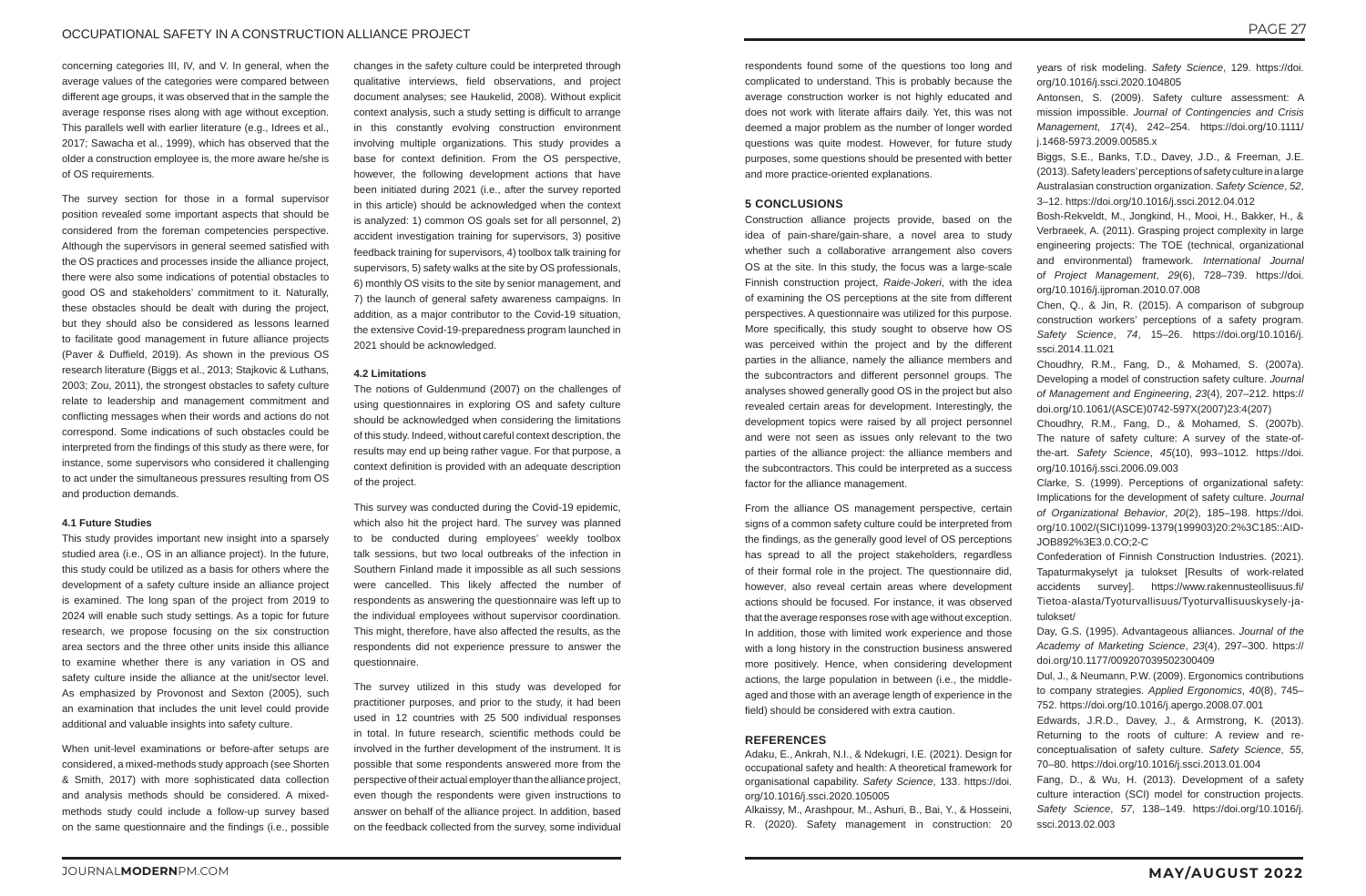Groves, R., Fowler, F., Couper, M., Lepkowski, J., Singer, E., & Tourengeau, R. (2011). *Survey methodology*. New York, NY: John Wiley & Sons.

Flanagan, R., Lu, W., Shen, L., & Jewell, C. (2007). Competitiveness in construction: A critical review of research. *Construction Management and Economics*, *25*(9), 989–1000. https://doi.org/10.1080/01446190701258039 Glendon, A.I., & Stanton, N.A. (2000). Perspectives on safety culture. *Safety Science*, *34*(1–3), 192–214. https:// doi.org/10.1016/S0925-7535(00)00013-8

Guldenmund, F.W. (2000). The nature of safety culture: A review of theory and research. *Safety Science*, *34*(1–3), 215–257. https://doi.org/10.1016/S0925-7535(00)00014-X Guldenmund, F.W. (2007). The use of questionnaires in safety culture research – An evaluation. *Safety Science*, *45*(6), 723–743. https://doi.org/10.1016/j.ssci.2007.04.006 Guldenmund, F.W. (2010). (Mis)understanding safety culture and its relationship to safety management. *Risk Analysis*, *30*(10), 1466–1480. https://doi.org/10.1111/ j.1539-6924.2010.01452.x

Hanioglu, M.N., & Menches, C. (2017). Influence of owner impression and contract framing: Could it be used to manipulate construction contractors' perception of risk? *Engineering Project Organization Journal*. https://doi.org/1 0.1080/21573727.2017.1305952

Haukelid, K. (2008). Theories of (safety) culture revisited – An anthropometrical approach. *Safety Science*, *46*(3), 413–426. https://doi.org/10.1016/j.ssci.2007.05.014

Idrees, M.D., Hafeez, M., & Kim, J-Y. (2017). Workers' age and the impact of psychological factors on the perception of safety at construction sites. *Sustainability*, *9*(5). https:// doi.org/10.3390/su9050745

International Atomic Energy Agency (1986). *Summary report on the post-accident review meeting on the Chernobyl accident* (Safety Series No. 75-INSAG-1). Vienna: International Atomic Energy Agency.

Jaafar, M.H., Arifin, K., Aiyub, K., Razman, M.R., Ishak, M.I.S., & Samsurijan, M.S. (2018). Occupational safety and health management in the construction industry: A review. *International Journal of Occupational Safety and Health*, *24*(4), 493–506. https://doi.org/10.1080/10803548.2017.1 366129

Janackovic, G.L., Savic, S.M., & Stankovic, M.S. (2013). Selection and ranking of occupational safety indicators based on fuzzy AHP: A case study in road construction companies. *South African Journal of Industrial Engineering*, *24*(3), 175–189. https://doi.org/10.7166/24-3-463

Jin, R., Xou, P.X.W., Piroozfar, P., Wood, H., Yang, Y., Yan, L., & Han, Y. (2019). A science mapping approach based review of construction safety research. *Safety Science*, *113*, 285–297. https://doi.org/10.1016/j.ssci.2018.12.006 Kjellen, U., & Albrechtsen, E. (2017). *Prevention of* 

*accidents and unwanted occurrences: Theory, methods, and tools in safety management.* Boca Raton, FL: CRC Press.

Lahdenperä, P. (2017). Towards a coherent theory of project alliancing: Discovering the system's complex mechanisms yielding value for money. *Construction Economics and Building*, *17*(2), 41–61. https://doi.org/10.5130/AJCEB. v17i2.5292

Law, M. (2020). Four reasons OSH professionals must be better salespeople. *Professional Safety*, *65*(2), 28–31.

Lehto, A., & Aaltonen, K. (2021). Cultural change in the construction industry. The role of project alliance organizational culture. *The Journal of Modern Project Management*, *8*(3). https://www.journalmodernpm.com/ index.php/jmpm/article/view/JMPM02509

Lehtola, M.M., Van der Molen, F., Lappalainen, J., Hoonakker, P.L.T., Hsiao, H., Haslam, R.A., Hale, A.R., & Verbeek, J.H. (2008). The effectiveness of interventions for preventing injuries in the construction industry: A systematic review. *American Journal of Preventive Medicine*, *35*(1), 77–85. https://doi.org/10.1016/j.amepre.2008.03.030

Lingard, H. (2013). Occupational health and safety in the construction industry. *Construction Economics and Management*, *31*(6), 505–514. https://doi.org/10.1080/014 46193.2013.816435

López de Castro, B., Gracia, F.J., Peiró, J.M., Pietrantoni, L., & Hernández, A. (2013). Testing the validity of the International Atomic Energy Agency (IAEA) safety culture model. *Accident Analysis and Prevention*, *60*, 231–244. https://doi.org/10.1016/j.aap.2013.08.017

Love, E.D., Minstry, D., & Davis, P.R. (2010). Price competitive alliance projects: Identification of success factors for public clients. *Journal of Construction Engineering and Management*, *136*(9), 947–957. https:// doi.org/10.1061/(ASCE)CO.1943-7862.0000208

Manu, P., Poghosyan, A., Mahamadu, A.M., Mahdjoubi, L., Gibb, A., Behm, M., & Akinade, O.O. (2019). Design for occupational safety and health: Key attributes for organisational capability. *Engineering, Construction and Architectural Management*, *26*(11), 2614–2636. https://doi. org/10.1108/ECAM-09-2018-0389

Minh, T., Yingbin, F., & Xiaohua, J. (2018). Conceptual model for developing resilient safety culture in the construction environment. *Journal of Construction Engineering and Management*, *144*(7). https://doi.org/10.1061/(ASCE) CO.1943-7862.0001522

Mok, K.Y., Shen, G.Q., & Yang, J. (2015). Stakeholder management studies in mega construction projects: A review and future directions. *International Journal of Project Management*, *33*(2), 446–457. https://doi.org/10.1016/j. ijproman.2014.08.007

Moradi, S., Kähkönen, K., & Aaltonen, K. (2020a). From past to present – The development of project success research. *Journal of Modern Project Management*, *8*(1), 1–20. https://doi.org/10.19255/JMPM02301

Moradi, S., Kähkönen, K., & Aaltonen, K. (2020b). Project managers' competencies in collaborative construction projects. *Buildings*, *10*(50). https://doi.org/10.3390/ buildings10030050

Morrow, S.L., Koves, G.K., & Barnes, V.E. (2014). Exploring the relationship between safety culture and safety performance in U.S. nuclear power operations. *Safety Science*, *69*, 37–47. https://doi.org/10.1016/j. ssci.2014.02.022

Nabi, M.A., El-adaway, I., Fayek, S., Howell, C., & Gambatese, J.A. (2020). Contractual guidelines for construction safety-related issues under design-build standard forms of contract. *Journal of Construction Engineering and Management*, *146*(7). https://doi. org/10.1061/(ASCE)CO.1943-7862.0001855

Nævestad, T-O., Hesjevoll, I.S., & Phillips, R.O. (2018). How can we improve safety culture in transport organizations? A review of interventions, effects and influencing factors. *Transportation Research Part F: Traffic Psychology and Behaviour*, *54*, 28–46. https://doi.org/10.1016/j. trf.2018.01.002

Paver, M., & Duffield, M. (2019). Project management lessons learned "the elephant in the room". *Journal of Modern Project Management*, *6*(3), 104–125. https://doi. org/10.19255/JMPM01807

Provonost, P., & Sexton, B. (2005). Assessing safety culture: Guidelines and recommendations. *BMJ Quality & Safety*, *4*, 231–233. https://doi.org/10.1136/qshc.2005.015180

Rahman, M.S., & Adnana, T.M. (2020). Risk management and risk management performance measurement in the construction projects of Finland. *Journal of Project Management*, *5*(3), 167–178. https://doi.org/10.5267/j. jpm.2020.5.001

Sawacha, E., Naoum, S., & Fong, D. (1999). Factors affecting safety performance on construction sites*. International Journal of Project Management*, *7*(5), 309– 315. https://doi.org/10.1016/S0263-7863(98)00042-8

Schulte, P.A. (2006). Emerging issues in occupational safety and health. *International Journal of Occupational and Environmental Health*, *12*(3), 273–277. https://doi. org/10.1179/oeh.2006.12.3.273

Shirali, G.A., Salewhi, V., Savari, R., & Ahmadiangali, K. (2018). Investigating the effectiveness of safety costs on productivity and quality enhancement by means of a quantitative approach. *Safety Science*, *103*, 316–322. https://doi.org/10.1016/j.ssci.2017.12.017

Shorten, A., & Smith, J. (2017). Mixed methods research: Expanding the evidence base. *Evidence-Based Nursing*,

- *20*(3), 74–75. https://doi.org/10.1136/eb-2017-102699 Singer, S.J., & Vogus, T.J. (2013). Reducing hospital errors: Interventions that build safety culture. *Annual Review of Public Health*, *34*, 373–396. https://doi.org/10.1146/ annurev-publhealth-031912-114439
- Stajkovic, A., & Luthans, F. (2003). Behavioral management and task performance in organizations: Conceptual background, meta-analysis and test of alternative models. *Personnel Psychology*, *56*(1), 155–194. https://doi. org/10.1111/j.1744-6570.2003.tb00147.x
- Trinh, M., & Feng, Y. (2020). Impact of project complexity on construction safety performance: Moderating role of resilient safety culture. *Journal of Construction Engineering and Management*, *146*(2). https://doi.org/10.1061/(ASCE) CO.1943-7862.0001758
- Van Nunen, K., Li, J., Reniers, G., & Ponnet, K. (2018). Bibliometric analysis of safety culture research. *Safety Science*, *108*, 248–258. https://doi.org/10.1016/j. ssci.2017.08.011
- Xia, N., Zou, P.X.W., Griffin, M.A., Wang, X., & Zhong, R. (2018). Towards integrating construction risk management and stakeholder management: A systematic literature review and future research agendas. *International Journal of Project Management*, *36*(5), 701–715. https://doi. org/10.1016/j.ijproman.2018.03.006
- Xue, X., Shen, Q., & Ren, Z. (2010). Critical review of collaborative working in construction projects: Business environment and human behaviors. *Journal of Management in Engineering*, *26*(4). https://doi.org/10.1061/(ASCE) ME.1943-5479.0000025
- Yeung, J.F.Y., Chan, A.P.C., & Chan, D.W.M. (2007). The definition of alliancing in construction as a Wittgenstein family-resemblance concept. *International Journal of Project Management*, *25*(3), 219–231. https://doi. org/10.1016/j.ijproman.2006.10.003
- Young, B., Hosseini, A., Klagegg, J.O., & Lædre, O. (2018). What makes an alliance an alliance – Experiences from Australian infrastructure projects. *Journal of Modern Project Management*, *6*(1), 18–29. https://doi.org/10.19255/ JMPM0160
- Zou, P. (2011). Fostering a strong construction safety culture. *Leadership and Management in Engineering*, *11*(1), 11–22. https://doi.org/10.1061/(ASCE)LM.1943- 5630.0000093